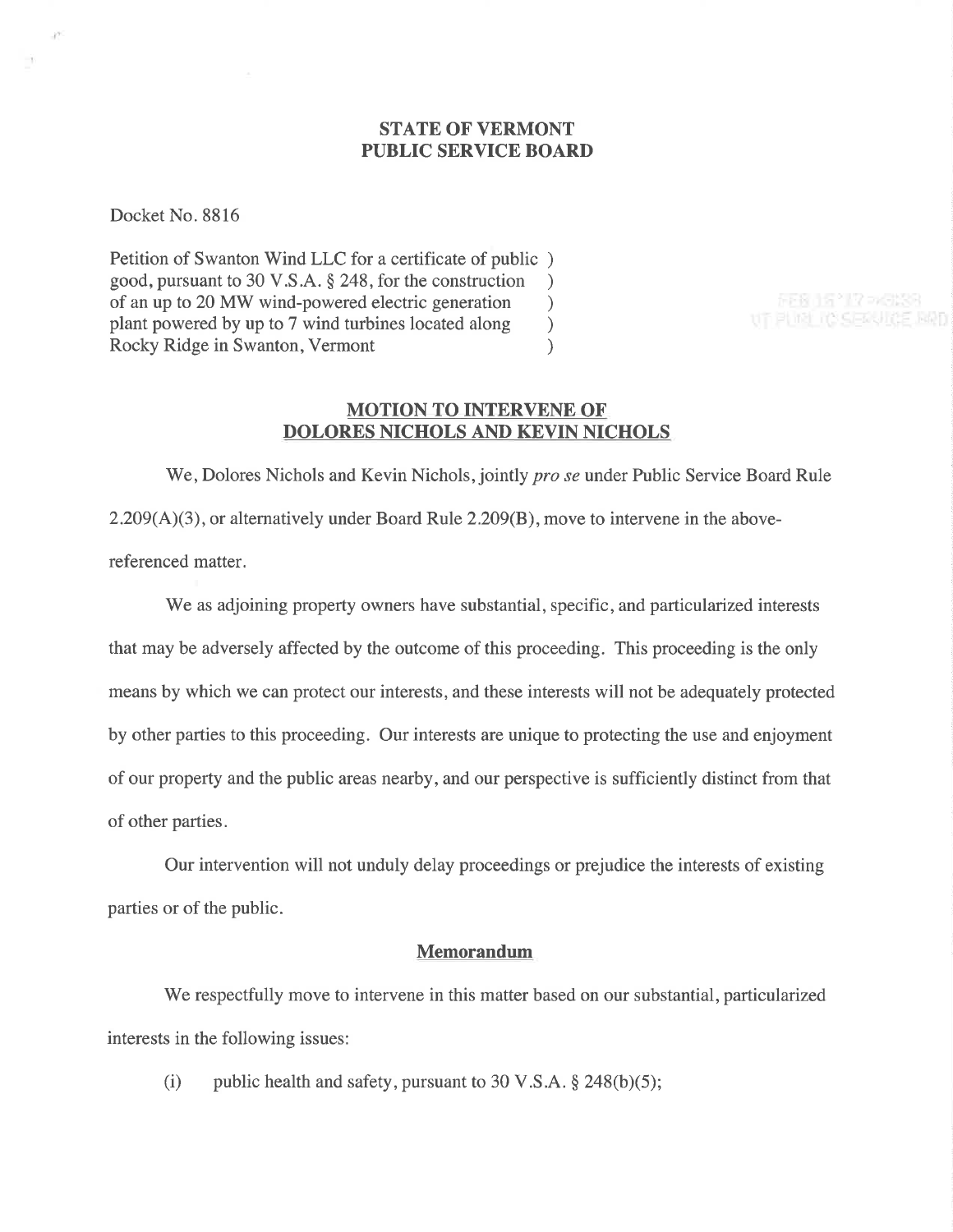Docket No. 8816 Petition of Swanton Wind LLC, pursuant to 30 V.S.A. § 248 Motion to Intervene of Dolores Nichols and Kevin Nichols February 16,2017 Page 2 of 8

(ii) water pollution, conservation, and burden on water supply,

10 V.S.A. \$\$ 6086(a)(1), (3), and (4);

- (iii) orderly development of the region,  $§$  248(b)(1);
- (iv) economic benefit to the State and its residents,  $\S$  248(b)(4);
- (v) scenic or natural beauty and aesthetics,  $\S 248(b)(5)$ , and  $\S 6086(a)(8)$ ;
- (vi) necessary wildlife habitat or endangered species,  $\S$  6086(a)(8)(A); and
- (vii) transportation,  $§ 6086(a)(5)$ .

The following argument supports our motion to intervene in this matter.

### I. Legal Standard

Intervention in proceedings before the Board is governed by Board Rule 2.209. Under

Rule 2.209(A), a person upon timely application shall be permitted as of right to intervene in any

proceeding:

VY.

(1) when a statute confers an unconditional right to intervene; (2) when a statute confers a conditional right to intervene and the condition or conditions are satisfied; or (3) when the applicant demonstrates a substantial interest which may be adversely affected by the outcome of the proceeding, where the proceeding affords the exclusive means by which the applicant can protect that interest, and where the applicant's interest is not adequately represented by existing parties.

Under Rule 2.209(8), a person upon timely application may in the discretion of the Board

be granted "permissive intervention" in any proceeding when the applicant "demonstrates a

substantial interest that may be affected by the outcome of the proceeding." The Board in

exercising its discretion under this rule shall consider:

(1) whether the applicant's interest will be adequately protected by other parties; (2) whether alternative means exist by which the applicant's interest can be protected; and (3) whether intervention will unduly delay the proceeding or prejudice the interests of existing parties or of the public.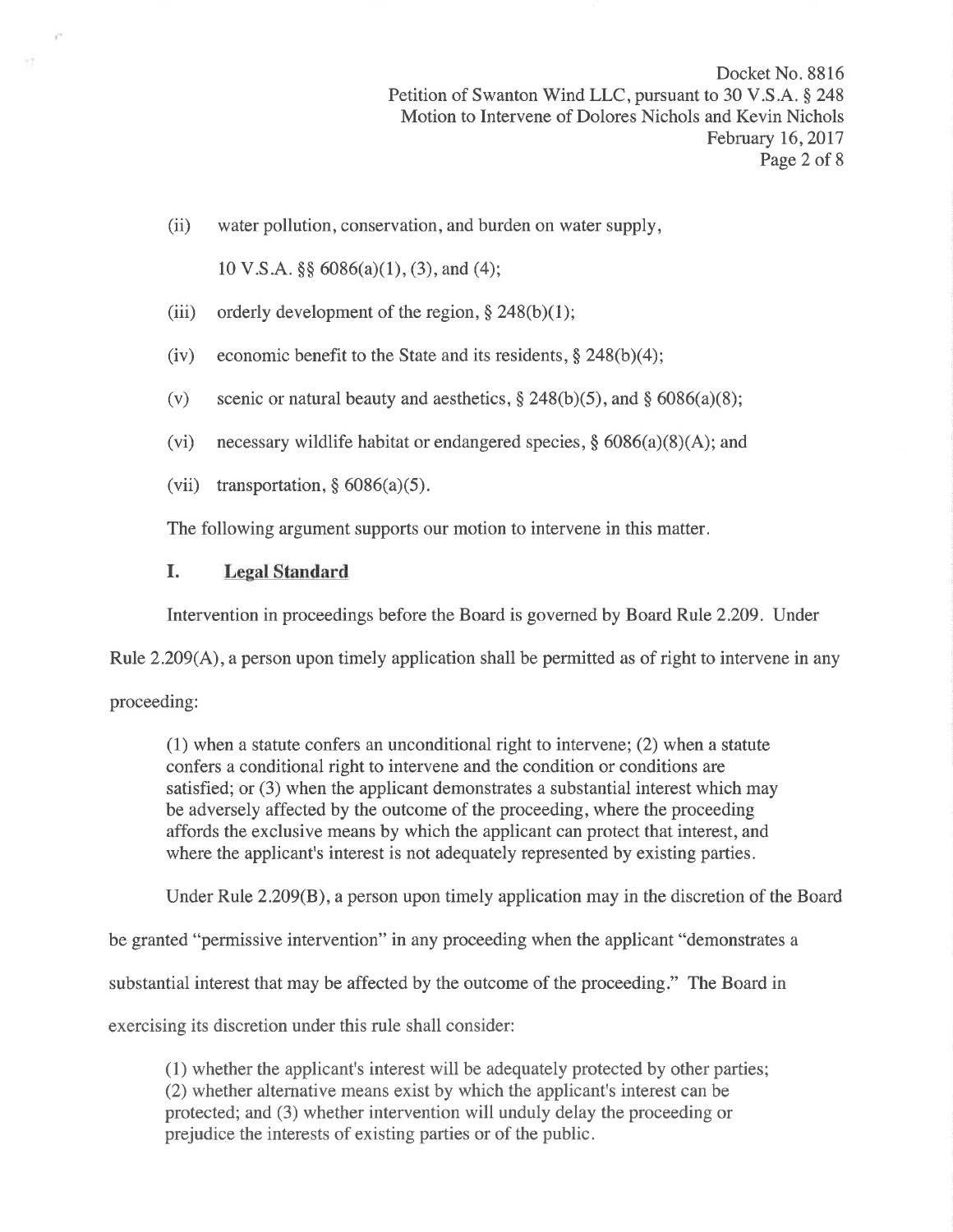The Board has ruled that, "individual intervenors may bring a perspective sufficiently

distinct from those of existing parties to warrant their participation on specific issues."<sup>1</sup>

For example, the Board has found particularized interest based on the following:

1. habitat and natural resources involving deer and black bear; $<sup>2</sup>$ </sup>

- 2. aesthetics based on proximity to the proposed project;<sup>3</sup> and
- 3. stewardship, use, and enjoyment of public resources; $<sup>4</sup>$ </sup>

In proceedings under 30 V.S.A. \$ 248, the Board does not consider interests in private

property.<sup>5</sup>

# II. Potential Impact of the Project on the Nichols' Interests

We move to intervene in this matter based on the following facts and applicable law:

1. We reside at 15 Rocky Ridge Road. Our mailing address is St. Albans, but our physical location is Swanton. Our home adjoins the site of the proposed project. The project would be visible and audible from our home, which is located at a lower elevation than the project. Our home would be approximately  $1,500$  feet from the nearest turbine.

2. We have lived at this address since May, 2012. The remarkable wildlife sightings and quiet country surroundings were significant factors in our selection and purchase of our home. Construction of the project would diminish the value of our home and significantly destroy the quality of life for us and our 2 year-old daughter.

3. Another important factor in purchasing our home was the access, granted by Mr. Travis Belisle, to many acres for outdoor recreation such as hiking, snowshoeing, and enjoying the offerings of nature. Previously we were allowed to freely wander through the nearby woods enjoying various wildlife sightings (such as deer, turkey, raccoons, red tailed hawks, humming birds, coyotes, beavers, bald eagles, etc.),

I Application of Seneca Mountain Wind, LLC, Docket No. 7867, Order of  $10/12/12$ , at 12.<br><sup>2</sup> Application of Seneca Mountain Wind, LLC, Docket No. 7867, Order of  $10/12/12$ , at 2-4, 16-17; Id., Order

of 8/9/13, at 6.<br><sup>3</sup> Petition of Barton Solar LLC, Docket No. 8148, Order of 1/21/14, at 3-4.<br><sup>4</sup> Joint Petition of Green Mountain Power Corporation, Vermont Electric Cooperative, Inc., and Vermont

Electric Power Company, Inc., Docket No. 7628, Order of 9/3/10, at 12-13.<br><sup>5</sup> Vt. Elec. Power Co. v. Bandel, 135 Vt. 14l, 145 (1977) ("Proceedings under 30 V.S.A. § 248 relate only to the issues of public good, not to the interests of private landowners who are or may be involved.").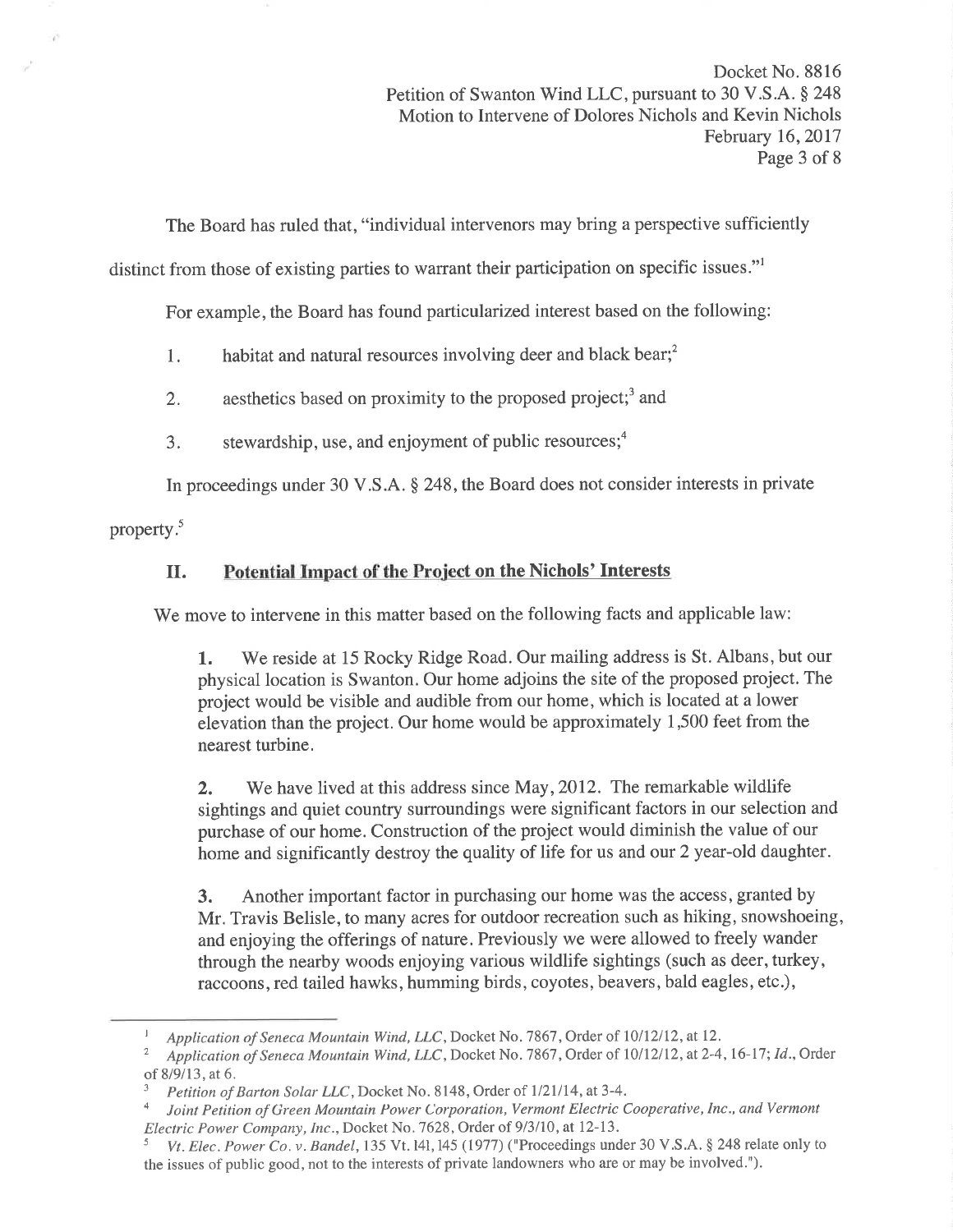Docket No. 8816 Petition of Swanton Wind LLC, pursuant to 30 V.S.A. § 248 Motion to Intervene of Dolores Nichols and Kevin Nichols February 16,2017 Page 4 of 8

finding various animal tracks, and watching the activities of animals in our nearby wetland areas. We could do this almost any time of year, but we always had to be conscious of the wet areas and wear appropriate footwear. In the wintertime, we attempted our first snowshoeing activity in the woods up along the ridge near the site of the proposed project. However our access to that land was revoked and we are no longer welcome nor permitted to hike and enjoy any of the property on the ridge. Construction of this project would mean that this land would be inaccessible to us forever. We fear that all of this current wildlife experience and education for our daughter and other young children in the neighborhood will be lost if this project is approved. Additionally, we believe that the run-off water from the ridge which eventually drains into to Lake Champlain would be contaminated if the project were approved.

4. Our daughter, who will be 3 years old in April, 2017, has been diagnosed by the University of Vermont Hospital as having "Absent Seizures." Since being diagnosed in 2015, she has had at least a dozen of these seizures of which we are aware. We fear that if the wind turbines were built on this ridgeline, the "shadow and flicker effect" from the turbine blades would aggravate her condition. We also believe that the sounds from the turbines could affect her health. These beliefs are based on discussions with medical professionals.

5. With our property line being less than 2,000 feet from the nearest turbine, we are concerned about ice thrown damaging our land, vehicles, our home, and ourselves. Turbines have been known to throw ice more than 2,000 feet. Construction of this project would cause us to have concerns on all cold days, and especially damp or snowy days, such as the current and past winter when it was warmer than average, causing ice buildup on trees and powerlines including in our driveway and on our road. I am concerned over the possible ice buildup on the turbines, and the amount of damage that may be caused by the turbines in fluctuating temperatures.

6. The sun comes up over the ridge and shines on the face of our home as our front porch faces east. Construction of this project would create shadow flicker at least half the day over our home and front yard. In addition, the moon rises over the ridge in the evenings and our family enjoys looking up at the stars on clear nights. Places near large cities do not have that luxury. However, construction of this project would create shadow flicker from the moon as it rises over the ridge. This may be disruptive to our restful night sleep, and also our ability to admire the stars and constellations in the sky. Also, it is a fact that bird species such as the Bald Eagle, hawks, large groups of Canada Geese, bats, and turkey vultures, frequently fly above this same ridge, and near Fairfield Pond on the other side of the ridge.

7. Our road is a dirt, dead-end road that is not maintained by the town but rather by our "Rocky Ridge Home Owners Association." Construction of this project and related noise and shadow flicker would not only disrupt the walks on the road that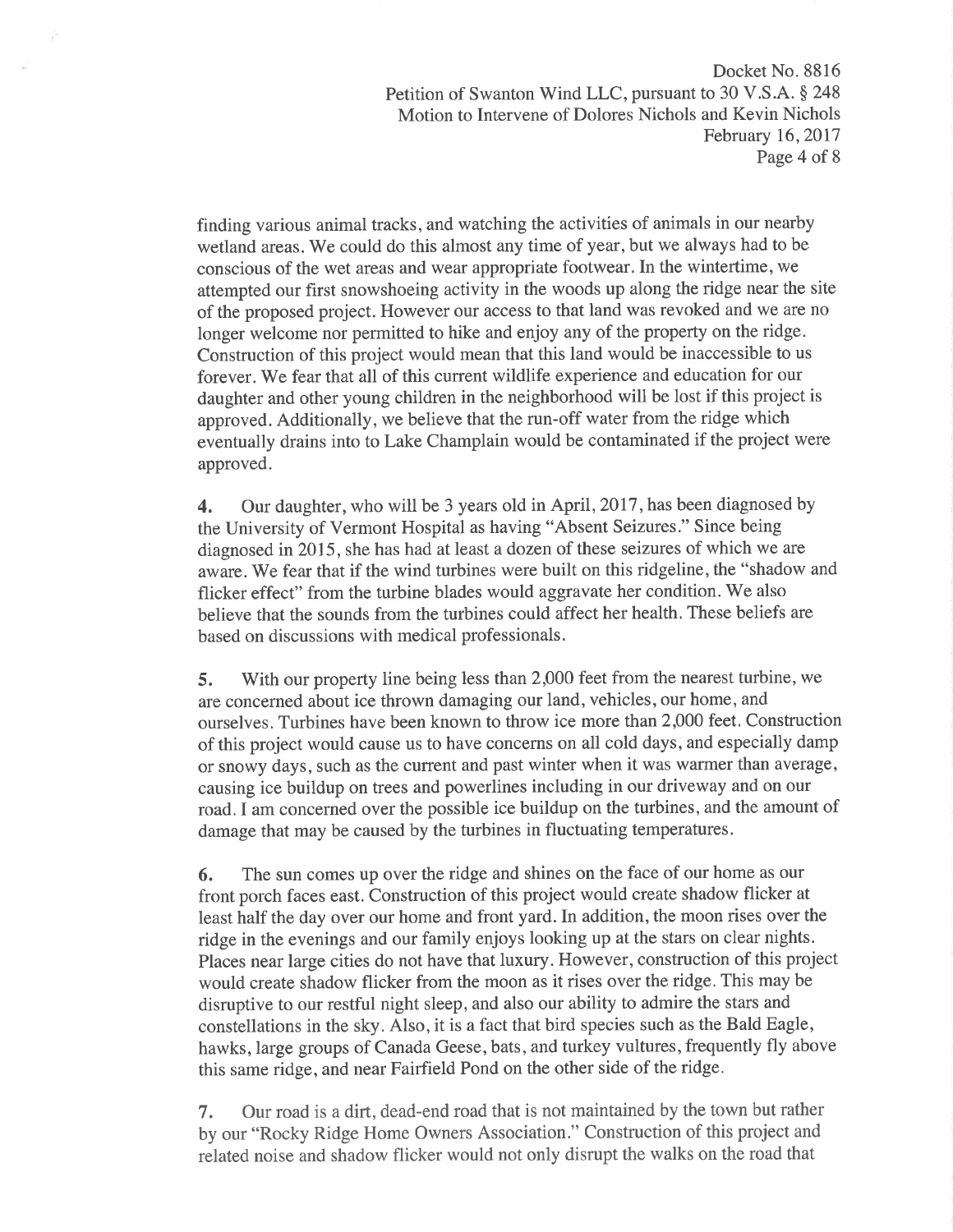some residents take during the warmer months, but the road may be torn apart by the heavy equipment associated with the project that would be driven in excessive weight, leaving us residents having to repair it.

8. We feed birds at our home from bird feeders that are hung from our front porch. Our young daughter enjoys watching the variety of birds such as humming birds, cardinals, blue jays, etc. This is another exceptional opportunity for such a young child, as she grows with her mind like a sponge, taking in all that she can. We fear that the project would disrupt nature and force such species of birds to leave their habitat.

9. Our well is located on the northwest corner of our property where it would be in close proximity to the proposed project. Presently we have good potable water and a decent flow rate. Construction of this project would put tons of cement into the ground which may leach down into our water supply. Blasting could also cause some property damage such as altering the flow of water; or degrading our water source by introducing sediment; or reducing the flow or recharge rates; or cracking or causing other damage to our home's foundation; or damaging our septic system. Also, we've been informed by homeowners near other wind projects of large pieces of rock flying through the trees. Also, it's likely that the 1l young children that live near this project would be affected by the loud blasting sounds, especially as some of the children are under the age of one.

10. Our town plan notes that Interstate 89 is the gateway from Canada into the United States. As it passes through Swanton, Rocky Ridge is the only prominent ridge in Swanton, and it dominates the view to the east. Also, the Missisquoi Valley Rail Trail is located in close proximity to the west of this project with many views of this ridge. Construction of this project would materially diminish the natural view along the gateway and the Rail Trail. Instead of this wind project, we would favor a solar panel farm, provided that there was no harm due to run-off waters, and no harm to children, or damage to wetlands, or local habitat, or residential property, etc. We believe that there are better uses of this property than hosting a wind farm, and this project would cause more harm than good for the Town of Swanton, and the State of Vermont.

# A. Public Health and Safety

As explained above, the project poses many risks to public health and safety.

Specifically, ice throw may cause property damage or personal injury; shadow flicker and noise may exacerbate our daughter's health condition, or otherwise interfere with our ability to obtain necessary, restorative sleep; and blasting, construction, and operation of the project may damage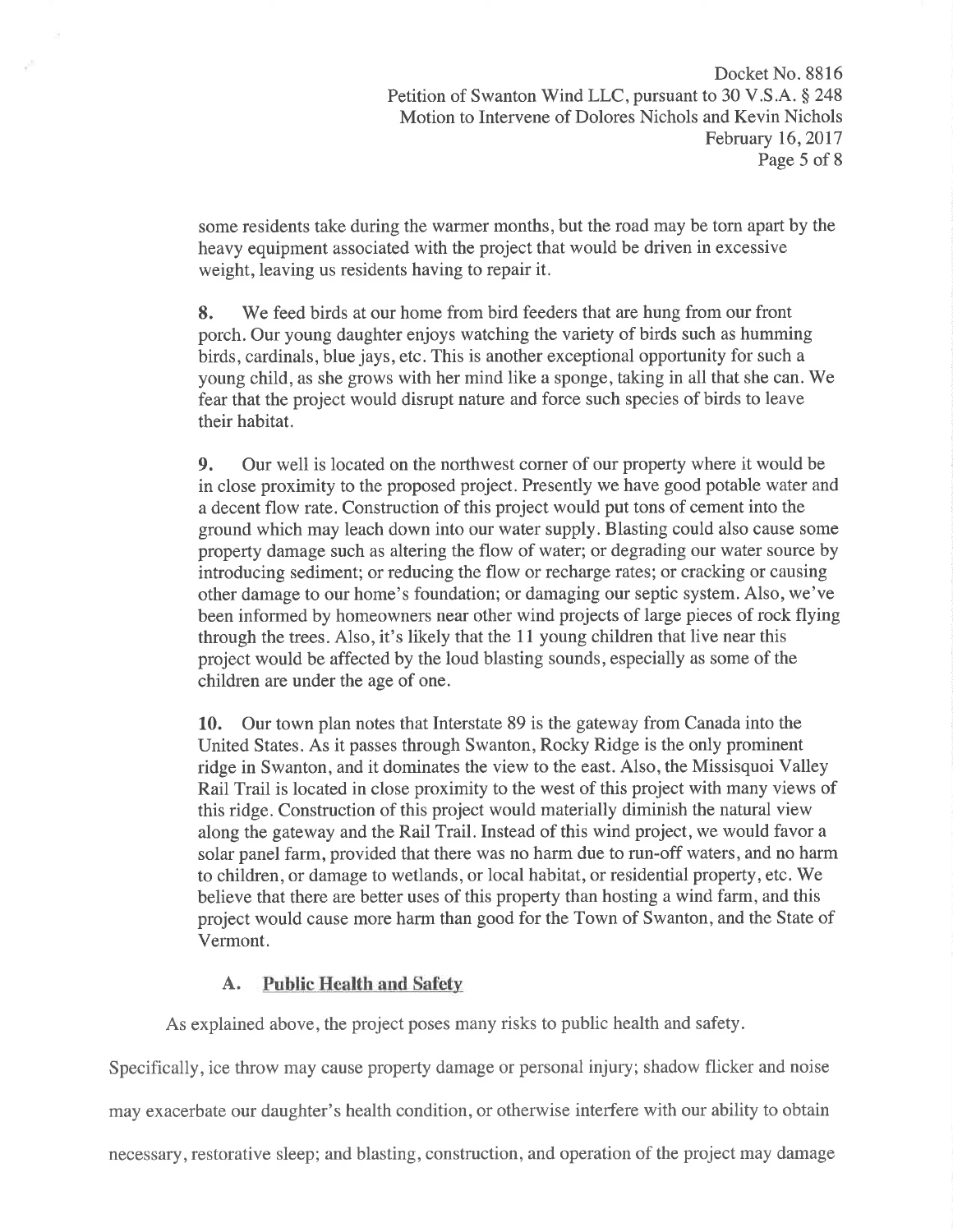our septic system, drinking well, or walls or foundation of our home, or otherwise affect the volume or quality of our drinking water.

As we have an interest in protecting ourselves and our daughter from harm, and as no other party would adequately represent this interest, we move to intervene on this issue.  $30 \text{ V.S.A.}$   $\S$  248(b)(5).

#### B. Water Quality

As stated in the previous section, blasting, drilling, construction, and operation of the project may affect the structural integrity of our well or septic system; or the volume or quality of our drinking water. Therefore, as we have a particular interest in protecting our water, and no other party would adequately protect that interest, we should be allowed to intervene on this issue. 10 V.S.A.  $\S$ § 6086(a)(1), (3), and (4).

### C. Orderly Development; Economic Benefit to the State

We are concerned that approval, construction, and operation of the project would cause a decrease in the value of our property. 'We understand that our interest in private property may not be considered in this case, however we assert that the project would not only affect the value of our home, but rather all the homes in the surrounding area thereby affecting the regional and statewide economy. In disrupting this rural residential setting, the project would interfere with the orderly development of the region.

As homeowners and parents of a young child, we have a distinct interest in the orderly development of the region, and in the statewide economy. As our perspective may be useful to the Board in determining the impact of the project on development and economics, we should be allowed to intervene on these issues.  $\S 248(b)(1)$ , and (4).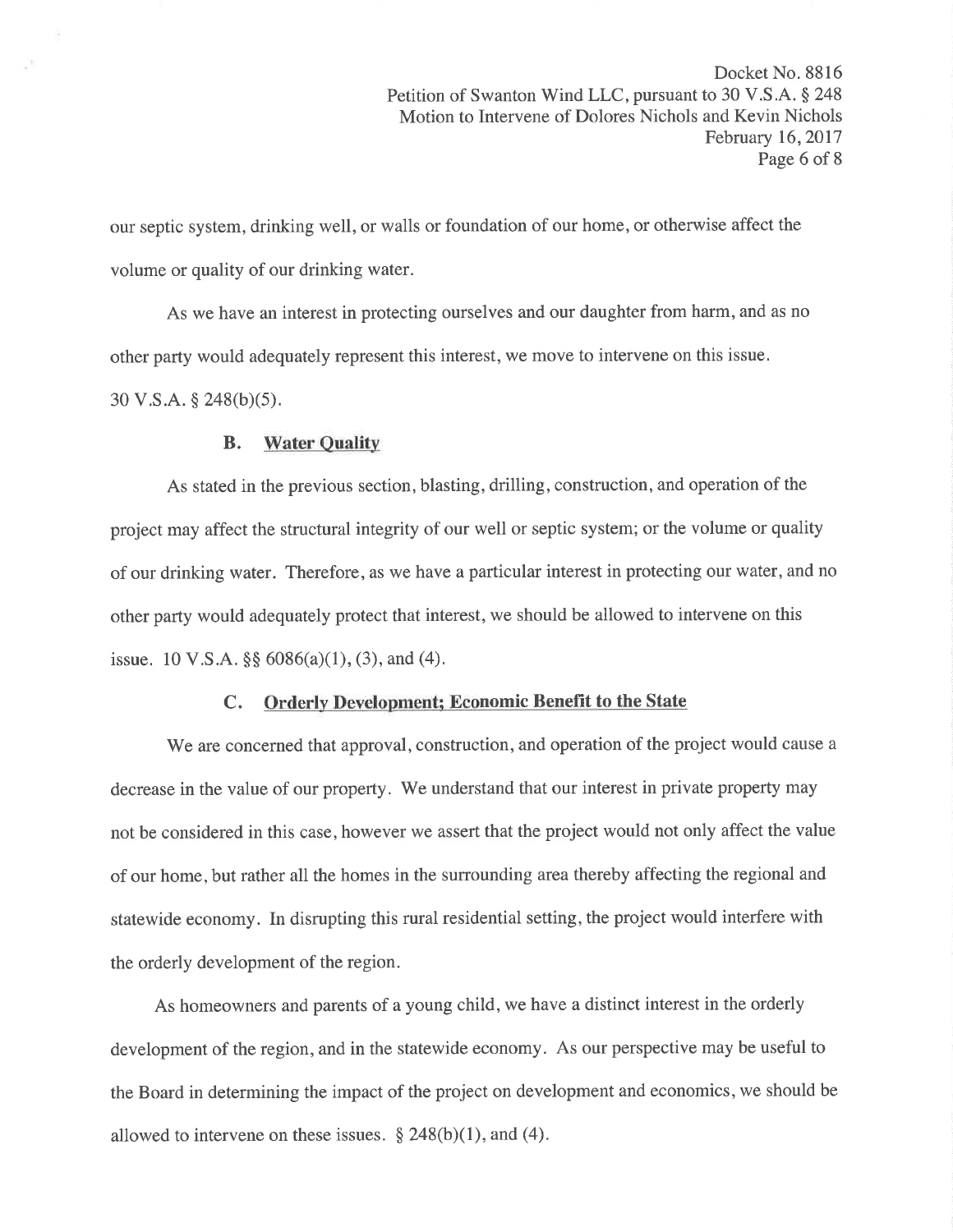Docket No. 8816 Petition of Swanton Wind LLC, pursuant to 30 V.S.A. § 248 Motion to Intervene of Dolores Nichols and Kevin Nichols February 16,2017 Page 7 of 8

#### D. Aesthetics: Natural Areas; Wildlife Habitat

As indicated in the statements above, construction and operation of the project would affect our enjoyment of the scenic views, natural setting, and wildlife on our property; and likewise the project would affect surrounding public areas including Fairfield Pond, the Missisquoi Valley Rail Trail, and nearby roads. As adjoining landowners, we have a unique interest and perspective that would not necessarily be represented by other parties, and which may be useful to the Board in determining the outcome of this proceeding.

Therefore, we respectfully move to intervene on aesthetics, natural areas, and wildlife habitat.  $\S$  6086(a)(8), and  $\S$  248(b)(5).

#### E. Transportation

Construction and operation of the project may affect our ability to use and enjoy the roads nearby - for driving and walking -- and may affect the quality of the roads and the frequency and cost of maintaining them. As we have a particular interest in using and maintaining these roads, we move to intervene on this issue.  $\S 6086(a)(5)$ .

### III. Conclusion

While this project purports to advance the public good, it also raises significant concerns over the public interest. Therefore, in order to protect ourselves, our child, our neighbors on Rocky Ridge, and our neighbors throughout the State, we should be allowed upon the evidence presented herein to intervene in this proceeding.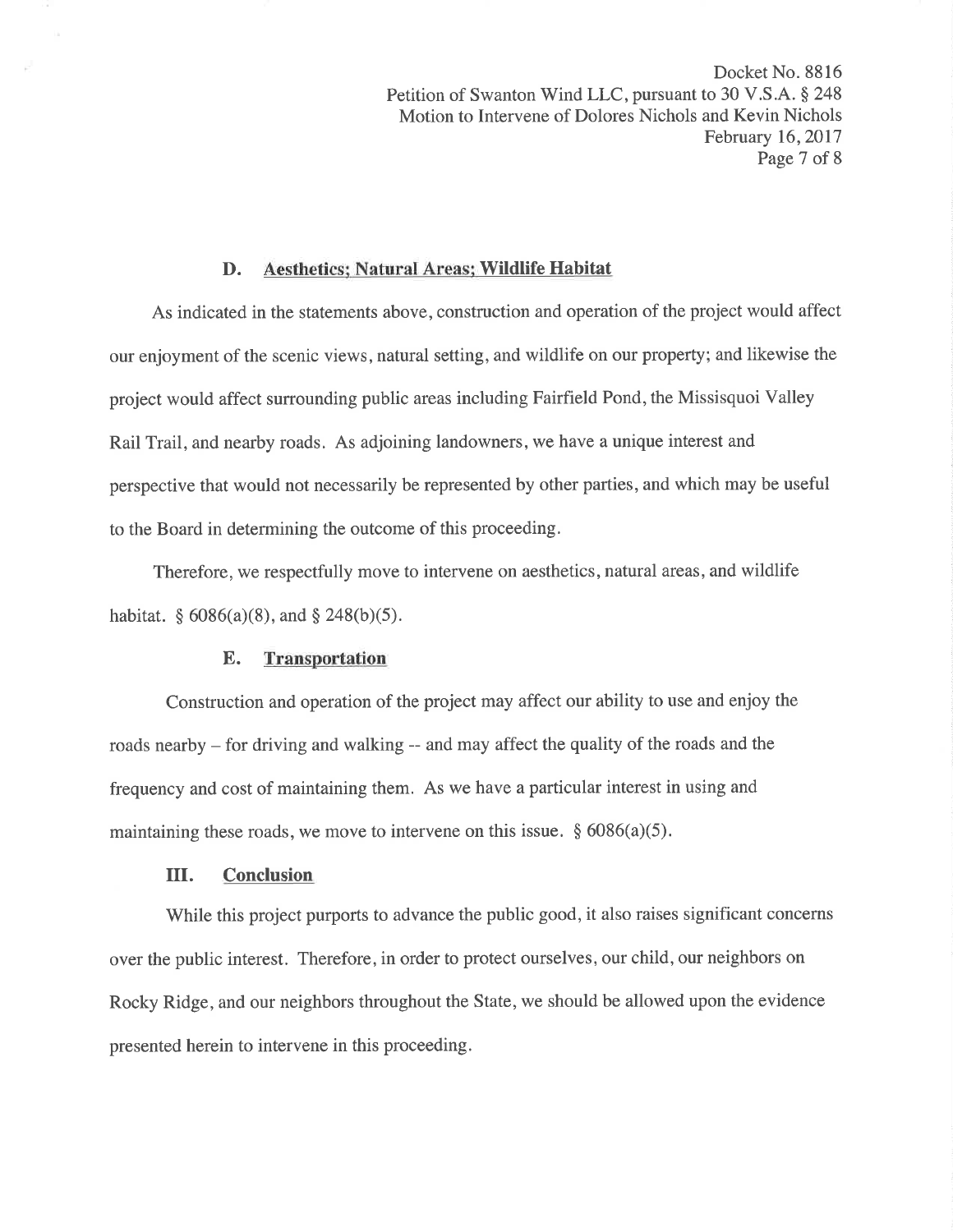Docket No. 8816 Petition of Swanton Wind LLC, pursuant to 30 V.S.A. § 248 Motion to Intervene of Dolores Nichols and Kevin Nichols February 16,2017 Page 8 of 8

Respectfully submitted this 16<sup>th</sup> day of February, 2017.

v

By:

 $\overline{\phantom{0}}$ 

Dolores Nichols Kevin Nichols 15 Rocky Ridge Road St. Albans, Vermont 05478 (802) 734-5266 doloresNS I @comcast.net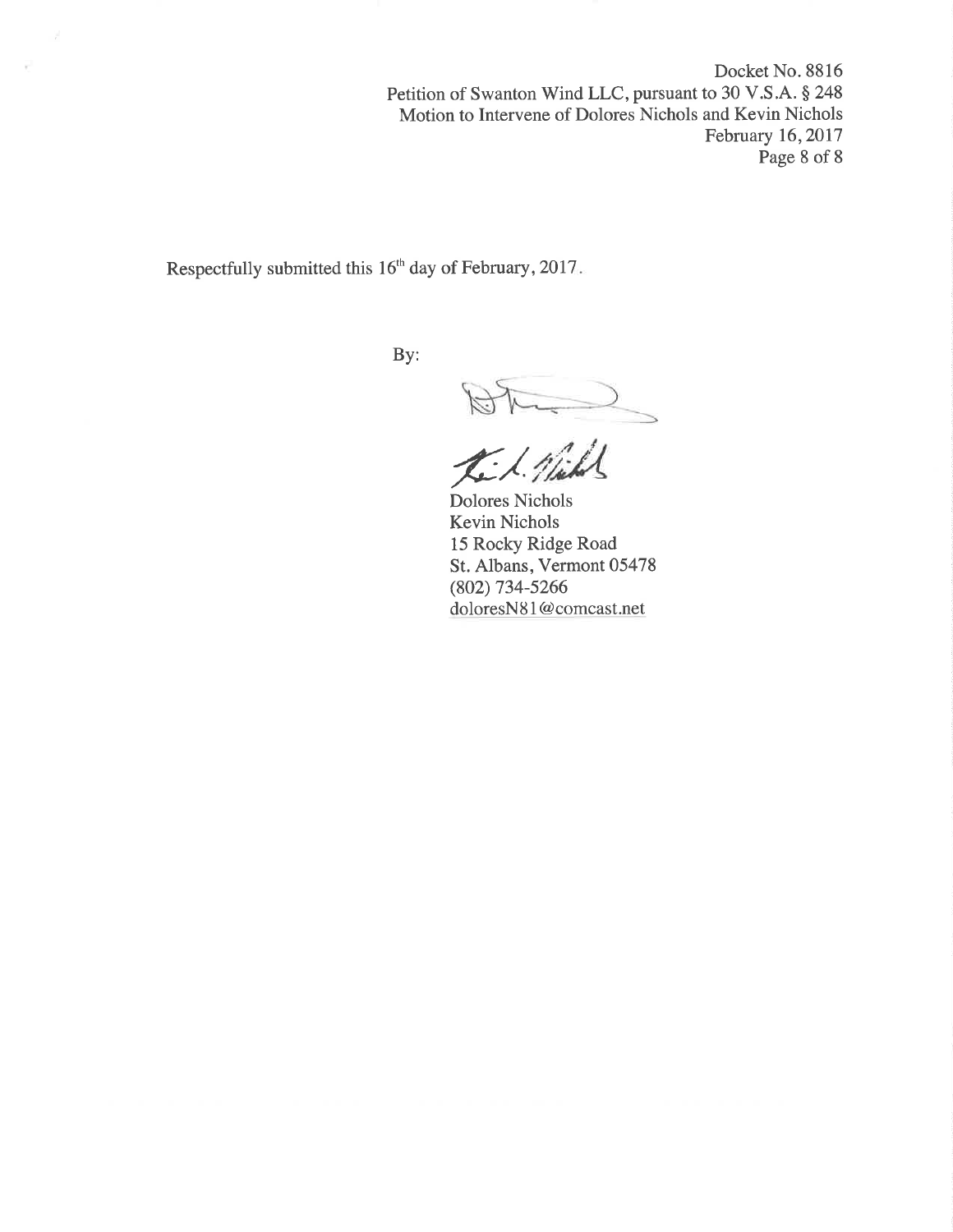# STATE OF VERMONT PUBLIC SERVICE BOARD

Docket No. 8816

Petition of Swanton Wind LLC for a certificate of public ) good, pursuant to 30 V.S.A. \$ 248, for the construction ) of an up to 20 MW wind-powered electric generation ) plant powered by up to 7 wind turbines located along  $\qquad$  ) Rocky Ridge in Swanton, Vermont (1988)

#### CERTIFICATE OF SERVICE

We, Brian and Penny Dubie, et.al., certify that on February 16, 2017, copies of the foregoing Notices of Appearance, and Motion to Intervenes of Brian and Penny Dubie, Jeanne Royer, Judith and Patrick Luneau, Karen and Leo McLaughlin, Sally and Bruce Collopy, Kaye and Frank B . Mehaffey, Jr., Terrance Smith, David A. Goodrich, Robert Perkins, Patricia Messier, Sarah & Ed Ferguson, Ian and Danielle Garrant, Curtis Swan and Sara Luneau-Swan, Dan and Nancy Dunne, Erynn & Tyrell Boudreau, Dennis Hendy and Diane Bell, Mary and Mark Bushey, Steve Woodward, Kenneth Fox, Michelle and Luc Deslandes, David Butterfield, Bradley Stott and Jennifer Belanger, Clark and Carol Palmer, Paula Pearsall, Greg Pierce and Paula Kane, Mark and Marianne Dubie, Marie and Gil Tremblay, Patricia Rainville and John Smith, Kevin and Dolores Nichols, Jessica Decker and Lance Desautels, Suzanne Seymour, Mary Hunter, Todd Poirier in the above-referenced matter, were served via First-Class U.S. Mail on the interested persons designated in the following Service List.

Respectfully submitted this 16<sup>th</sup> day of February, 2017.

By: Buan Duté Dibio

Brian Dubie Penny Dubie 770 McKenzie Road Fairfield, VT 05455 (802) 734-1877  $pennydubie(a)gmail.com$